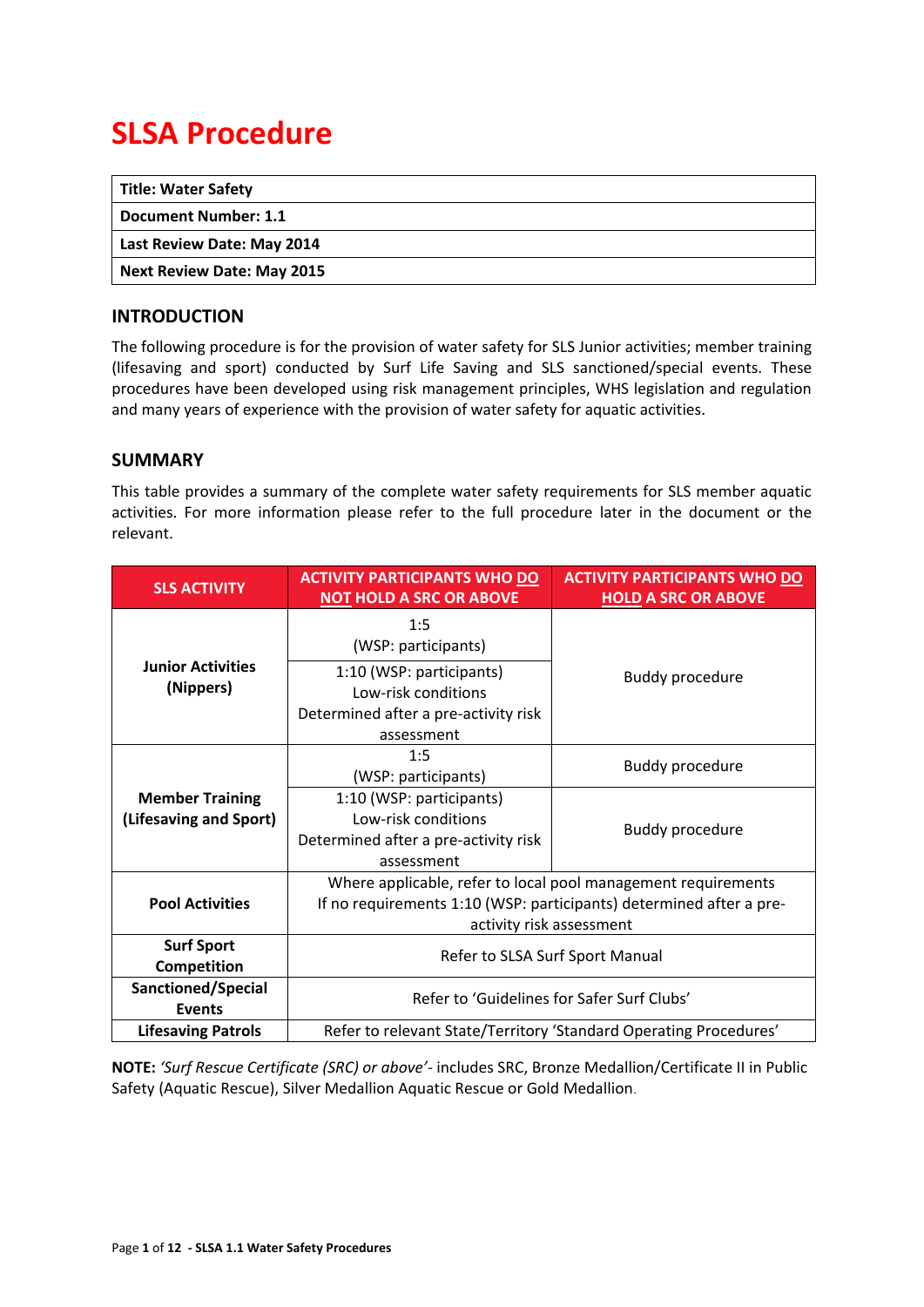# **CONTENTS**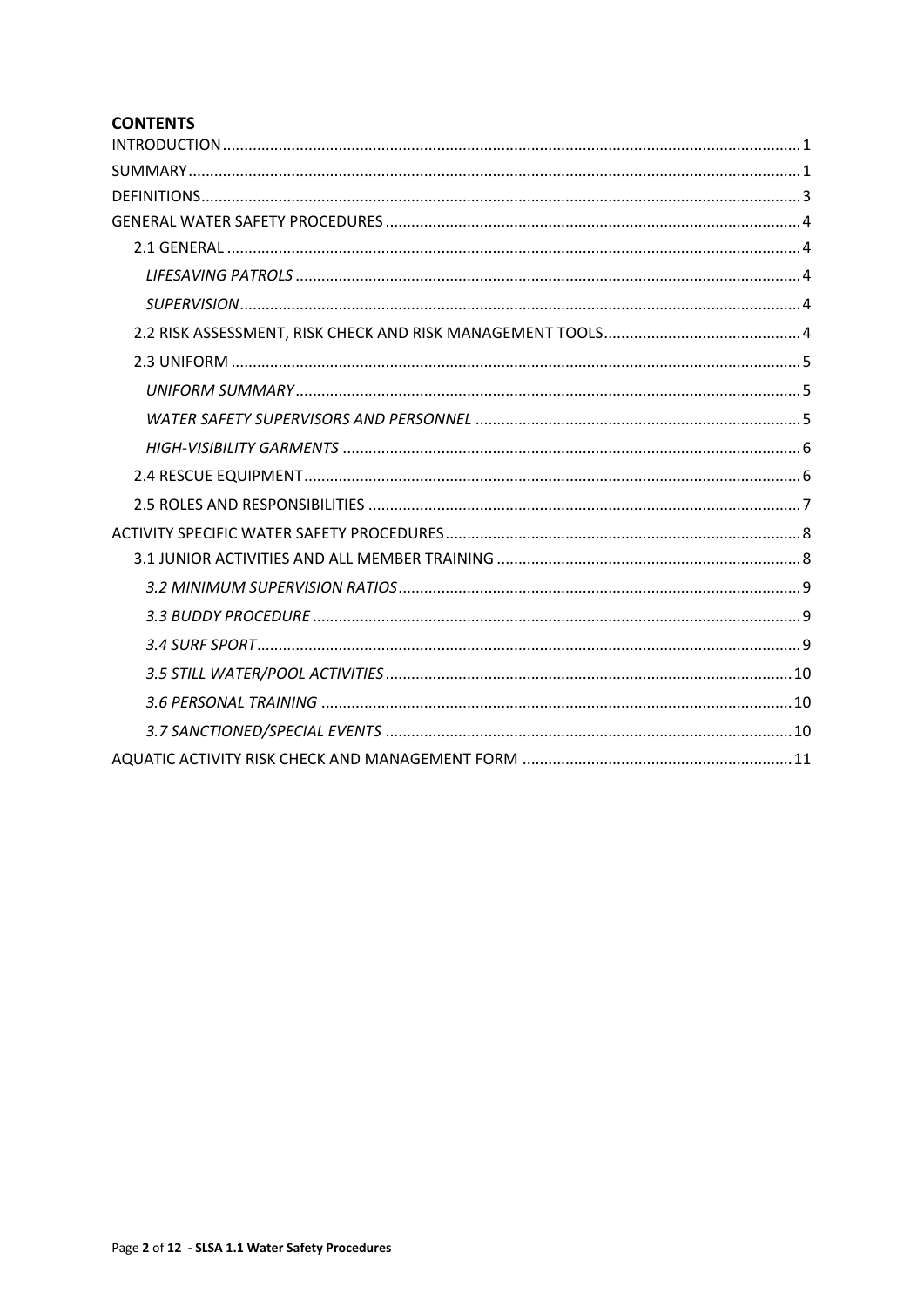# <span id="page-2-0"></span>**DEFINITIONS**

Activity Participant: An activity participant may be a member of the public or a Surf Life Saving (SLS) member.

Aquatic rescue qualification: Surf Rescue Certificate (SRC), Bronze Medallion (BM) /Certificate II in Public Safety (Aquatic Rescue), Silver Medallion Aquatic Rescue (SMAR) or Gold Medallion (GM).

Low-risk conditions: following a pre-activity risk assessment indicating they are operating in an acceptably low-risk environment\*.

\*A nominal wave height of 1m is considered the maximum wave height threshold when the 1:10 ratio may be implemented. Wave height is only one consideration in assessing surf zone hazards (examples of others could include: a heavy shore break, wave period, wind strength and direction) therefore the Water Safety Supervisor will be required to complete a risk assessment in determining any decision to increase the ratio from 1 WSP : 5 activity participants to 1:10

Personal training: Personal training is considered a personal or leisure aquatic activity that is not supervised or endorsed by an SLS organisation. This activity may occur individually or in a group. All responsibility for such activity is taken on by the individual/s.

Qualified: is an activity participant who holds a proficient aquatic rescue qualification.

Risk: Standards Australia defines risk as the effect of uncertainty on objects (AS/NZS 31000:2009 Risk management - Principles and guidelines).

Risk assessment: Standards Australia defines a risk assessment as the overall process of risk identification, risk analysis and risk evaluation (AS/NZS 31000:2009).

Risk management: Standards Australia defines risk management as coordinated activities to direct and control an organisation with regard to risk (AS/NZS 31000:2009 Risk management - Principles and guidelines.

SLS Member: For the purpose of these procedures, Surf Life Saving Australia (SLSA) separates SLS members into two different categories:

- An activity participant who **does not hold** an aquatic rescue qualification Surf Rescue Certificate (SRC) or above e.g. Activity participants in training for the SRC or BM and junior members under the age of 13.
- An activity participant who **does hold** a proficient aquatic rescue qualification.

Surf Sports Competition: Two (2) or more clubs/entities hold an event consisting of activities defined within the SLSA Surf Sport Manual.

Stillwater activity: For the purposes of these procedures, SLS considers a stillwater activity to be one conducted in a man-made aquatic environment e.g. pool. Rivers and lakes are not considered a stillwater environment.

Water safety: The use of human resources and rescue equipment in an aquatic environment to provide a level of supervision to activity participants.

Water safety personnel (WSP): Qualified and proficient lifesavers (holding a SRC or above) who provide water safety. WSP act under the leadership of the WSS.

Water safety supervisor (WSS): The team leader for a group of water safety personnel.

The WSS must be qualified and proficient in the SLSA BM /Certificate II in Public Safety (Aquatic Rescue) AND it is strongly recommended they also hold the Silver Medallion Basic Beach Management certificate.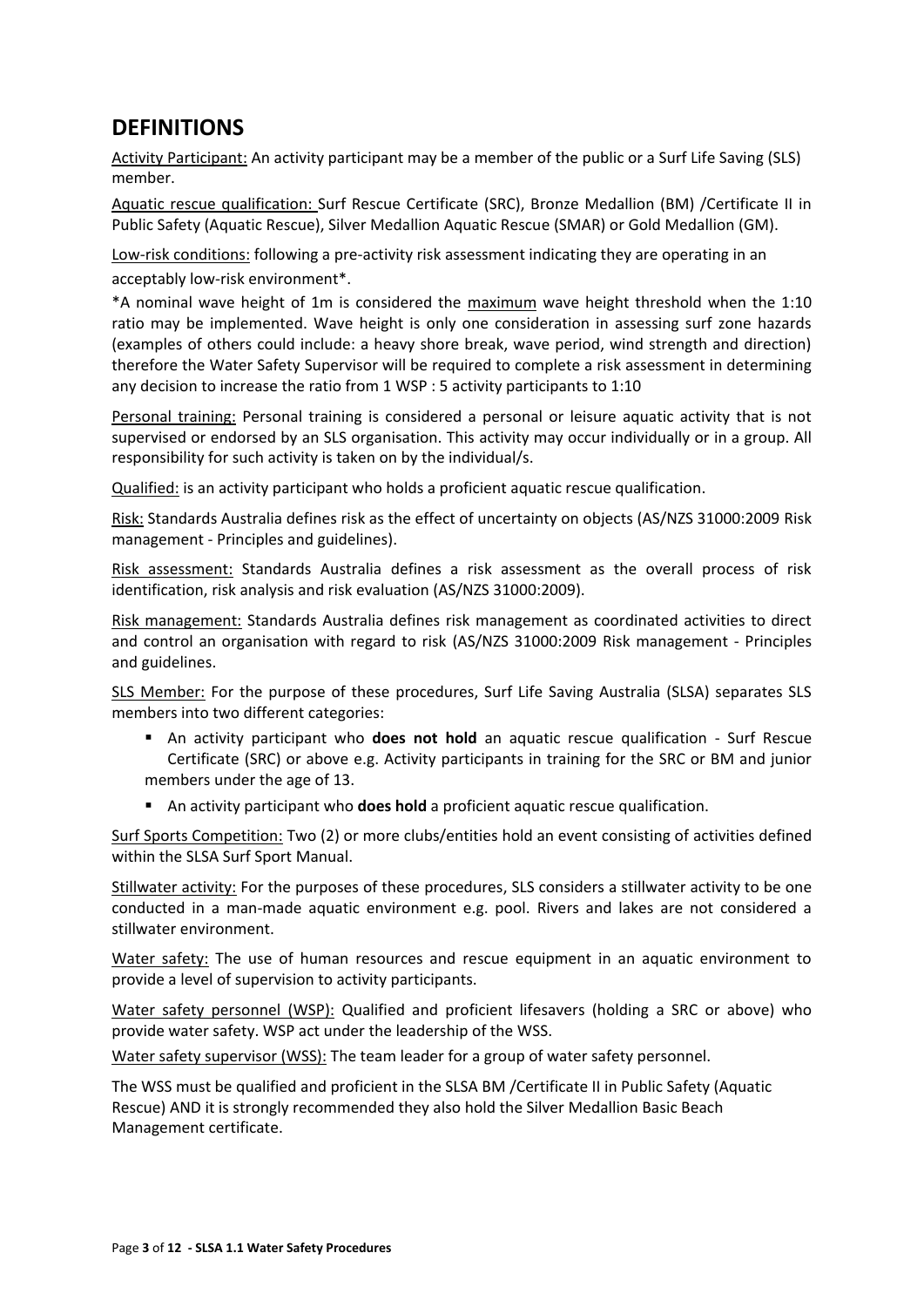# <span id="page-3-0"></span>**GENERAL WATER SAFETY PROCEDURES**

The following procedures should be considered together with the activity specific water safety procedures outlined in section three (3).

# *2.1 GENERAL*

#### <span id="page-3-2"></span><span id="page-3-1"></span>*LIFESAVING PATROLS*

Water safety procedures for lifesaving patrols are covered by the relevant State/Territory Standard Operating Procedures.

Please contact your SLS State/Territory office for a complete copy of these procedures.

Members of 'on-duty' lifesaving patrols can only be reallocated as WSP when the minimum patrol requirements are met and at the discretion of the Patrol Captain.

The on duty lifesaving Patrol Captain/Lifeguard must not act in the position of WSS. The lifesaving Patrol Captain/Lifeguard's primary duty is public beach safety.

#### <span id="page-3-3"></span>*SUPERVISION*

Where water safety supervision ratios are implemented, 75% of water safety personnel must be in the water during the activity and using SLSA approved rescue equipment.

For activities where there is a mix of activity participants, the water safety ratio for 'activity participants **who do not hold** a SRC or above' should be applied.

## *2.2 RISK ASSESSMENT, RISK CHECK AND RISK MANAGEMENT TOOLS*

<span id="page-3-4"></span>Clubs are encouraged to complete a pre-season/annual training plan together with a risk management plan for all aquatic activities. This plan should be completed by either the Club Captain/Director of Lifesaving/Director of Sport/Director of Junior Activities/Director of Education, together with their appointed coaches and trainers

This risk management plan should be completed using the 'Guidelines for Safer Surf Clubs' and address at a minimum: regular training plans (time/day/duration), location/s, number of participants, qualification of those participants, possible risks and how they will be managed should they arise.

In addition, for all aquatic activities, a pre-activity risk check should be conducted by the WSS in conjunction with the Patrol Captain or Lifeguard, outline any risks managed and where applicable, be lodged with the relevant SLS club/service officer. Risk assessments and risk checks should be retained for a minimum of 5 years.

Suitable risk assessment, risk check and risk management tools includes:

- SLS water safety risk mobile app (also available in paper form)
- **SLS** event risk mobile apps
- **EXECUTE:** Guidelines for Safer Surf Clubs (available on the SL[S Members Portal\)](https://portal.sls.com.au/wps/portal/member/!ut/p/b0/04_Sj9CPykssy0xPLMnMz0vMAfGjzOKNXEL9vL3dDQ3czVycDTxd3YwDPNxDjA2CzfQLsh0VAWuJgG4!/)

**NOTE:** if there has been no change to the risks identified in the risk management plan, the pre activity risk check can be a notation that a risk check has been conducted, there is no change to previously identified risks, and the risk mitigation strategies identified previously still stand.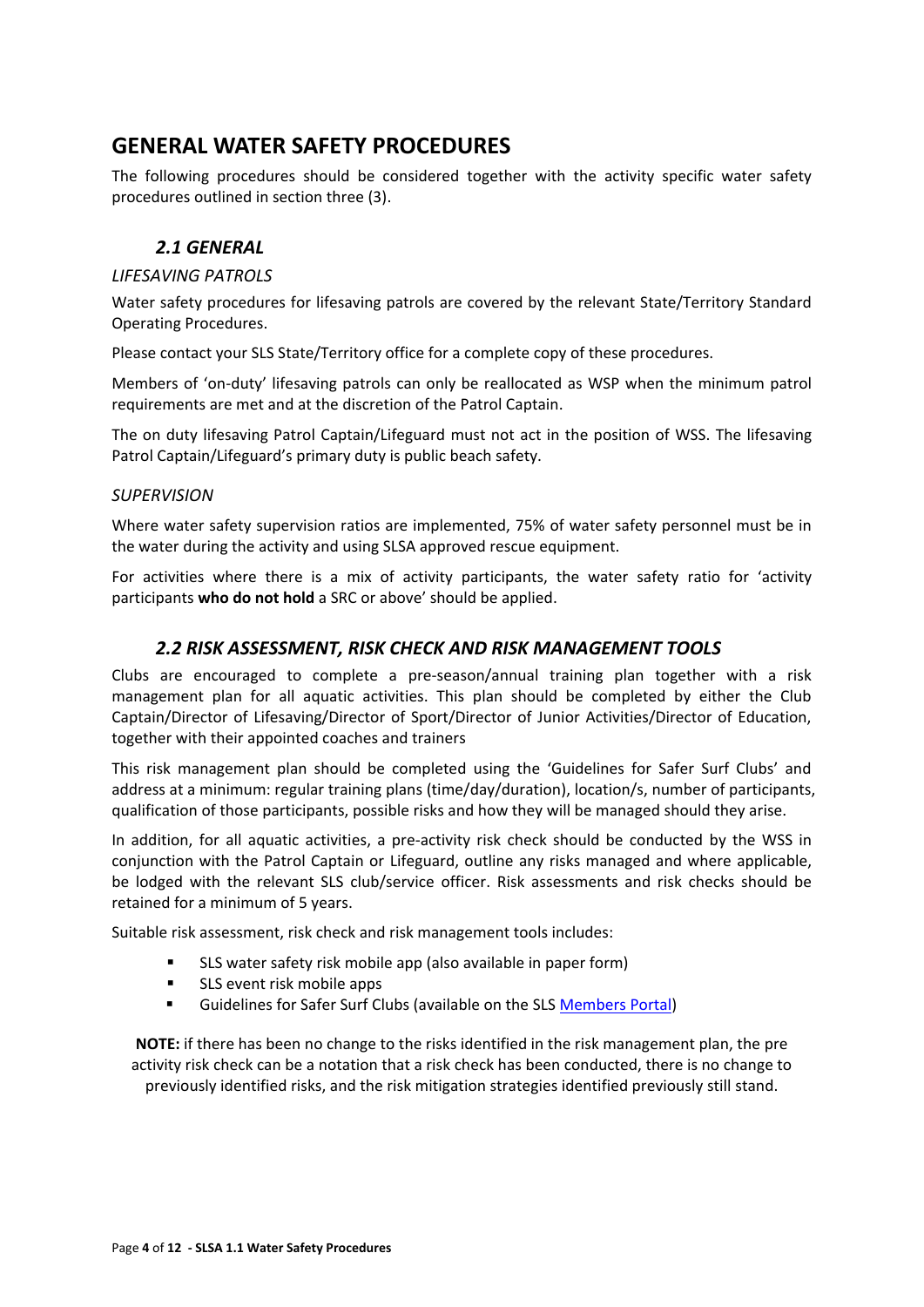# *2.3 UNIFORM*

#### <span id="page-4-1"></span><span id="page-4-0"></span>*UNIFORM SUMMARY*

| <b>EVENT TYPE</b>                                | <b>HIGH-VISIBILITY LYCRA</b><br><b>VEST OR SHIRT</b> | <b>SWIMMING CAP</b>    | <b>SURF RESCUE uniform</b>                         |
|--------------------------------------------------|------------------------------------------------------|------------------------|----------------------------------------------------|
| <b>Surf Sports</b><br>(Competition)              | $\checkmark$ Mandatory                               | N/A                    | N/A                                                |
| <b>Sanctioned Events</b>                         | $\checkmark$ Mandatory                               | Recommended            | N/A                                                |
| Ocean Swims                                      | Recommended                                          | $\checkmark$ Mandatory | N/A                                                |
| Junior Activities<br>(Nippers)                   | Recommended                                          | N/A                    | N/A                                                |
| <b>Member Training</b><br>(Lifesaving and Sport) | Recommended                                          | N/A                    | Recommended<br>BM training and above               |
| <b>Water Safety</b>                              | N/A                                                  | N/A                    | $Cap \checkmark$ Mandatory<br>Rash Shirt√Mandatory |

### *ACTIVITY PARTICIPANTS*

#### *SLS surf sport competition and SLS sanctioned/special events:*

All aquatic activity participants in SLS surf sport competition and SLS sanctioned/special events **must**  be clearly identified with a standardised high-visibility vest or swimming cap (ocean swims only) for easy identification above the water surface. (See 2.3.3 High-visibility Garments)

#### *All junior activities and member training:*

For junior activities and member training, it is **recommended** that aquatic activity participants be clearly identified with a standardised high-visibility Lycra vest or shirt for easy identification above the water surface.

#### <span id="page-4-2"></span>*WATER SAFETY SUPERVISORS AND PERSONNEL*

For SLS junior activities, surf sport competition, member training and SLS sanctioned/special events, water safety supervisors and personnel **must** be wearing a clearly identified uniform.

WSP uniform must consist of a cap (secured under the chin) and rash shirt. This maybe either: *Surf Rescue* uniform

- SLS red and yellow quartered patrol cap secured under the chin;
- SLS *SURF RESCUE* rash shirt;
- Where appropriate, SLS *SURF RESCUE* wetsuits and stinger suits.

#### Or

High visibility (water safety) uniform:

- A high-visibility (fluorescent) orange cap secured under the chin;
- A high-visibility (fluorescent) orange rash shirt branded with 'WATER SAFETY' on the front and back of the shirt.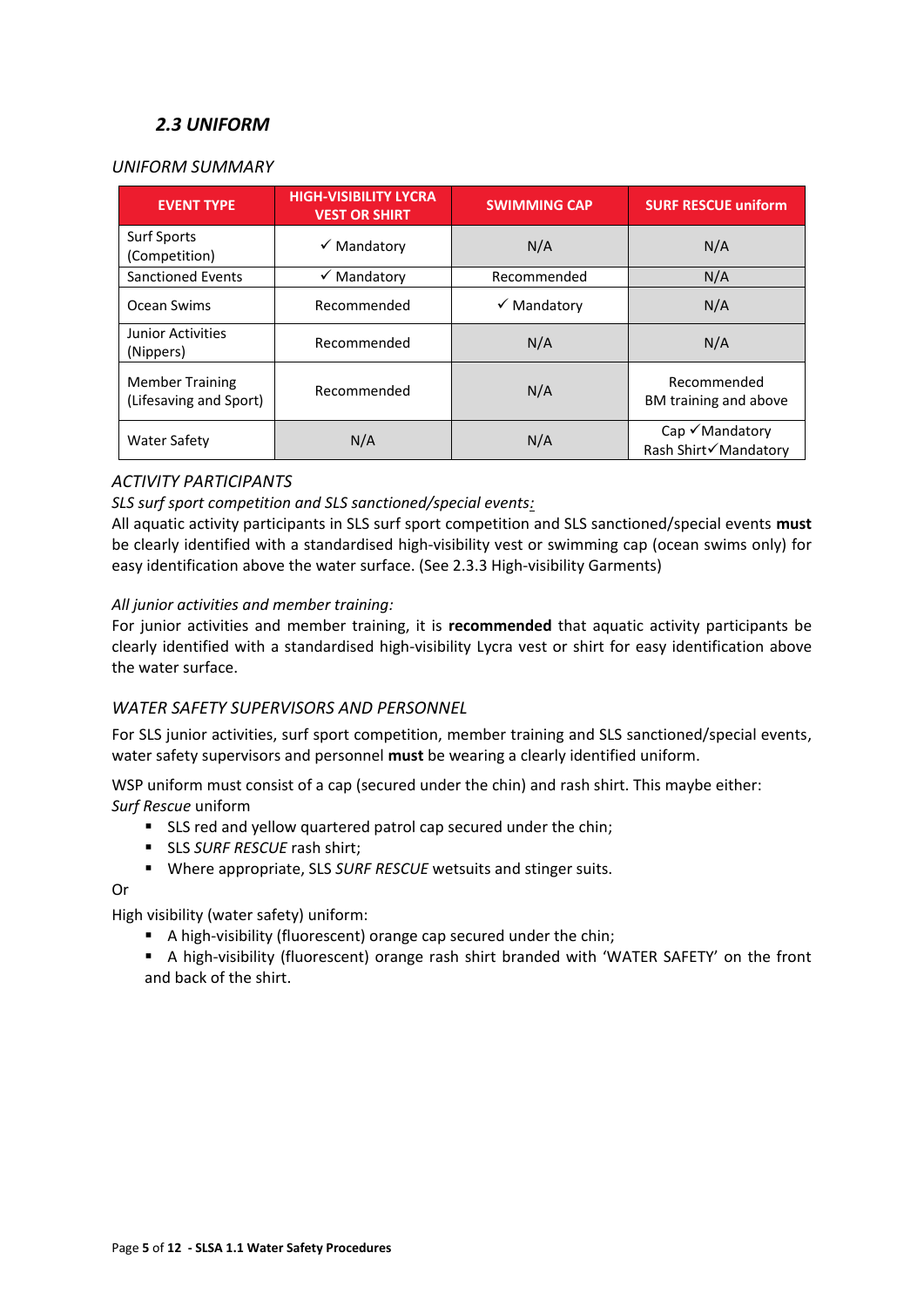#### <span id="page-5-0"></span>*HIGH-VISIBILITY GARMENTS*

There are five high-visibility fluorescent colours endorsed by SLSA that SLS affiliated organisations can choose to use:

- **F** Fluorescent Pink (PMS #16-2130 TN 'Knockout Pink')
- Fluorescent Yellow (PMS #13-0630 TN 'Safety Yellow')
- **F** Fluorescent Green (PMS#13-0340 TN 'Green Gecko')
- **F** Fluorescent Orange (PMS# 15-1360-TN 'Shocking orange')
- **FILUOTESCENT Red (PMS#485C)**

The exact fluorescent colour will vary depending on the material used (e.g. nylon, Lycra/spandex, polyester). As a guide only, the above PMS (Pantone Matching System) codes should be provided to your vest/cap manufacturer.

Example of high-visibility fluorescent garments:



N**OTE:** that fluorescent colours degenerate with prolonged exposure to water and **light.** Garments **should be** maintained as per the manufacturer care and cleaning procedure and monitored to ensure continued colour brightness.

#### *2.4 RESCUE EQUIPMENT*

<span id="page-5-1"></span>Rescue equipment used for the purposes of water safety must be SLSA approved and can include:

- **EXT** Lifesaving rescue equipment listed in the **SLSA** approved lifesaving gear and equipment [manual](http://sls.com.au/sites/sls.com.au/files/slsa-approved-gear-equipment-manual-2014-feb.pdf)
- **SLSA approved competition boards**

It is highly recommended that an IRB or RWC be used for water safety (where safe and applicable).

**NOTE:** Where WSP are using rescue equipment that requires a specific competency and award e.g. powercraft, the operator **must** be qualified and proficient in the appropriate awards.

During the activity, rescue equipment **must** be on the water and in close proximity to the activity participants.

| <b>Equipment</b> | <b>Operator</b>     | <b>Count towards Water</b><br><b>Safety ratio</b> |
|------------------|---------------------|---------------------------------------------------|
| Rescue board     | 1 paddler           |                                                   |
| Rescue Tube      | 1 swimmer           |                                                   |
| <b>IRB</b>       | 1 Driver and 1 Crew |                                                   |
| <b>RWC</b>       | 1 Driver            |                                                   |
|                  | 1 Driver and 1 Crew |                                                   |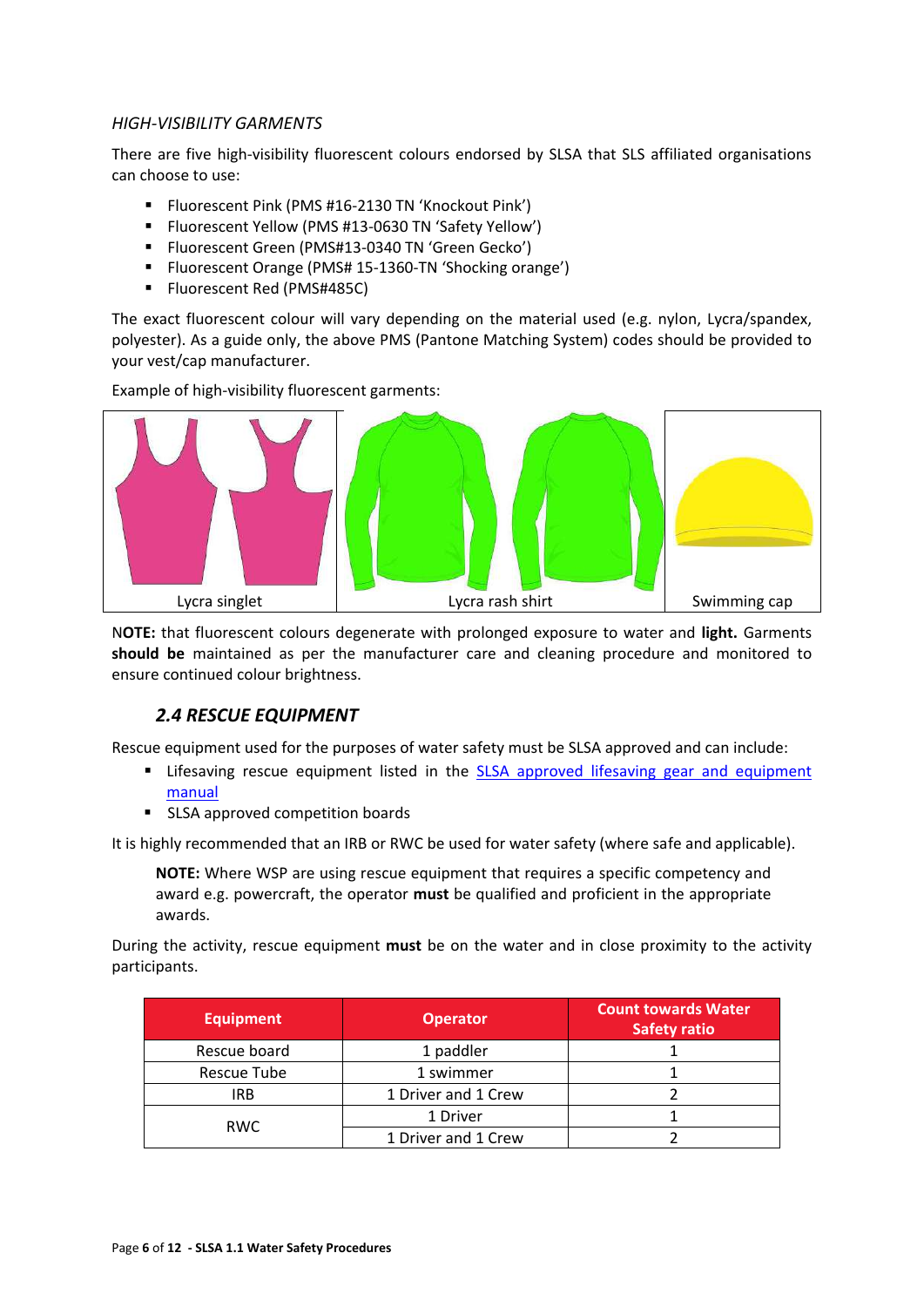# <span id="page-6-0"></span>*2.5 ROLES AND RESPONSIBILITIES*

*WATER SAFETY SUPERVISOR (WSS) - TEAM LEADER* Must be qualified and proficient in the SLSA BM /Certificate II in Public Safety (Aquatic Rescue) AND is strongly recommended to hold the Silver Medallion Basic Beach Management;

- **Remain on the beach, except when required in an emergency;**
- Be responsible for water safety and ensure it meets the prescribed and assessed; requirements. E.g. the minimum supervision ratios OR that the buddy procedure;
- Conduct risk assessment using one of the tools available:
	- If the activity is to be conducted on the beach during patrol hours, the WSS must consult with the lifesaving Patrol Captain/Lifeguard on the most appropriate area of the beach to be used for the activity.
	- If the activity is to be conducted on the beach outside of patrol hours (or in unpatrolled locations), the WSS is to decide the most appropriate area of the beach to be used for the activity

**NOTE:** that the lifesaving Patrol Captain/Lifeguard is the ultimate authority on the beach

- Be aware at all times of the safety and welfare of those involved in the activity and act immediately if they have safety concerns;
- **Supervise WSP;** 
	- Ensure WSP are qualified and proficient.
	- Ensure that the most suitable rescue equipment is available.
	- Brief both WSP and activity participants on the conditions likely to be encountered during the activity.
	- Request that WSP advise the WSS of their competency levels in relation to the activity and conditions AND if they have any pre-existing ailments that may impact on their participation. Any identified risks should be managed.

#### *WATER SAFETY PERSONNEL (WSP)*

Reports to Water Safety Supervisor

- **F** must be qualified and proficient in a SLSA aquatic rescue qualification ;
- **EXEC** Carry out their duties under the leadership of the WSS;
- Be positioned on the beach and/or in the water as directed by the WSS;
- Be responsible for water safety in the appointed area;
- At all times be aware of the safety and welfare of those involved in the activity and immediately report any concerns to the WSS;
- Advise the WSS of any pre-existing ailments that may impact on their participation or if their competency does not meet the activity requirements or conditions.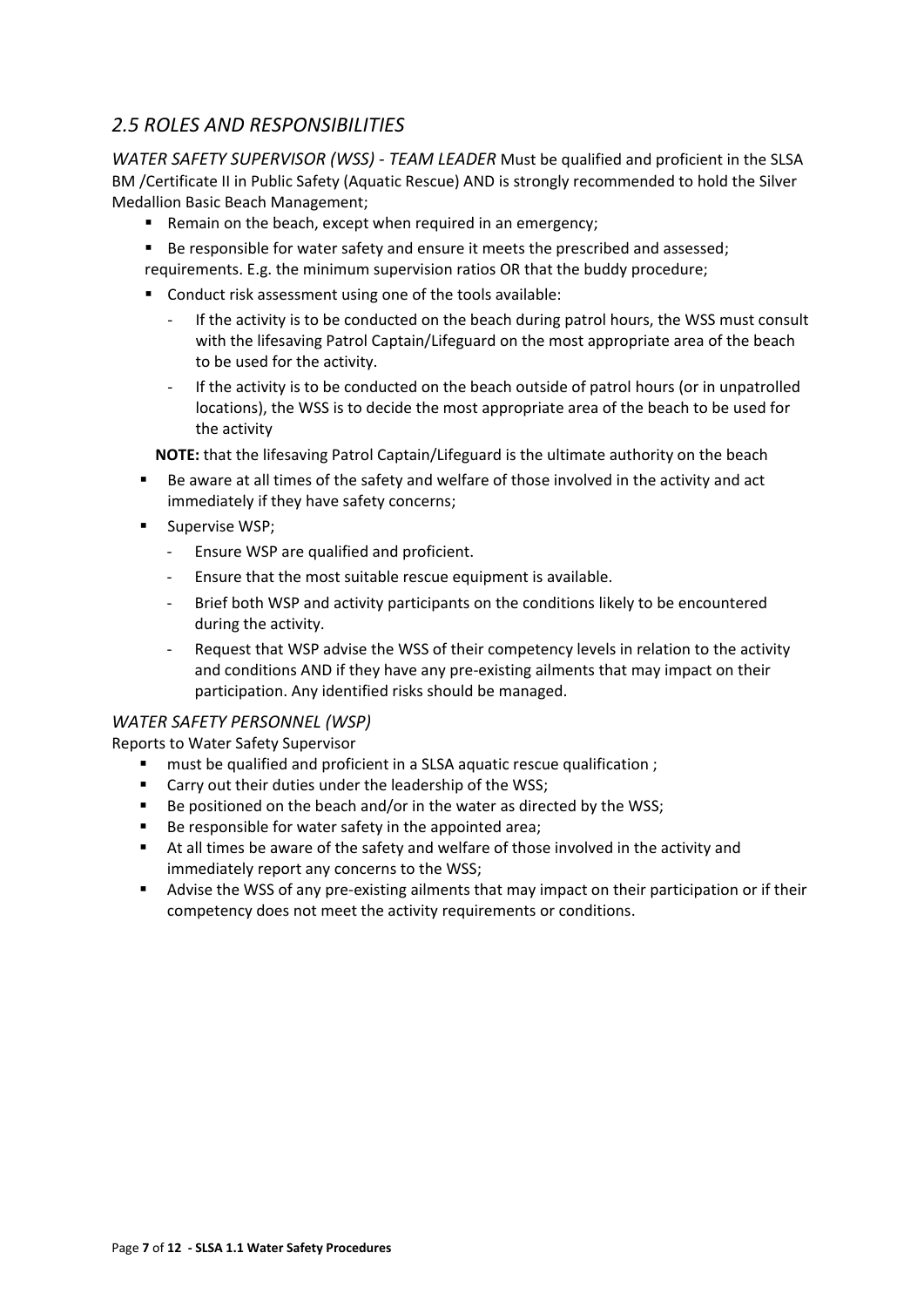# <span id="page-7-0"></span>**ACTIVITY SPECIFIC WATER SAFETY PROCEDURES**

# *3.1 JUNIOR ACTIVITIES AND ALL MEMBER TRAINING*

<span id="page-7-1"></span>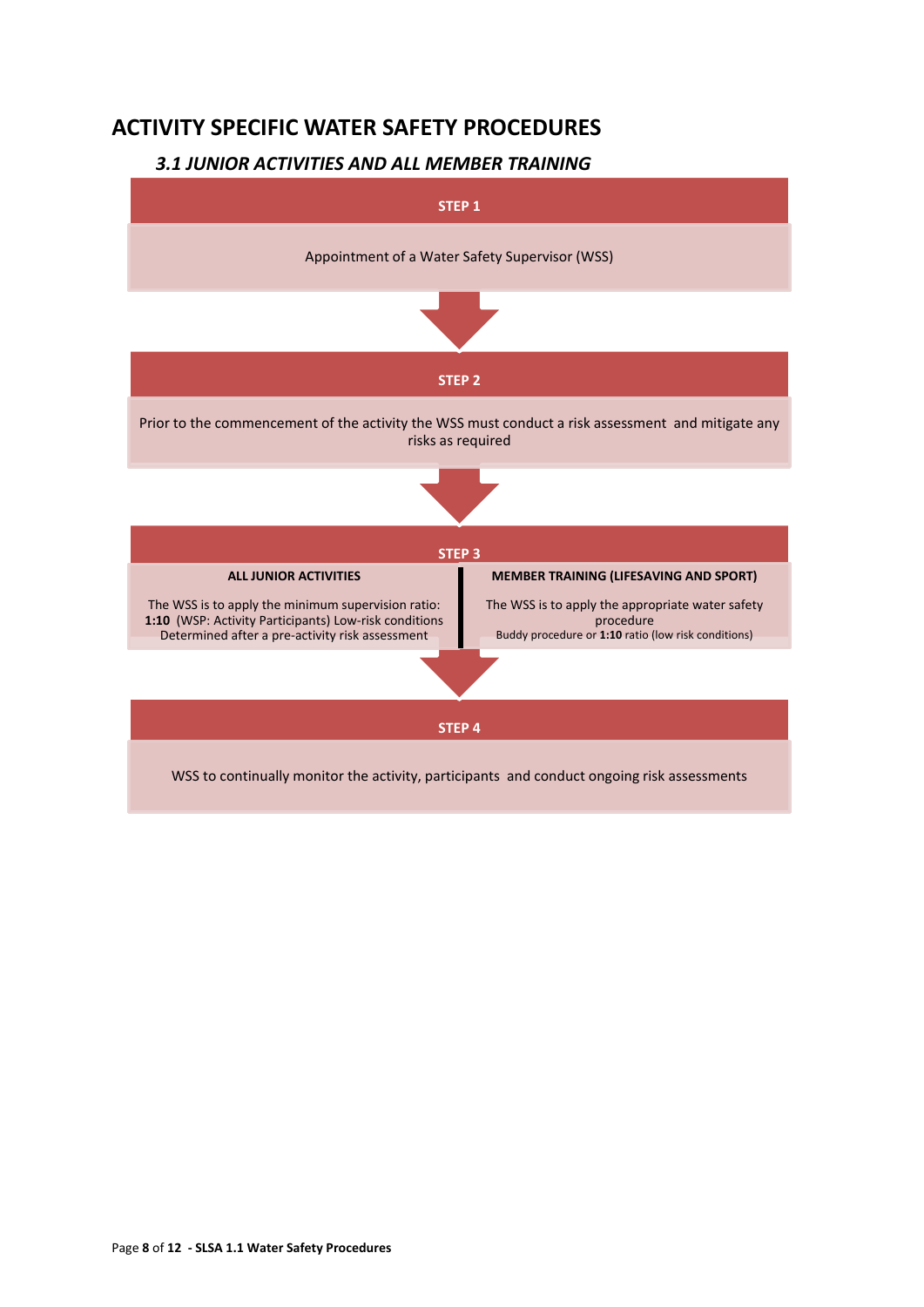# *3.2 MINIMUM SUPERVISION RATIOS*

<span id="page-8-0"></span>Supervision ratios apply to Junior Activities and member training where participants do not hold a SRC or above. These ratios also apply to groups with a mix of aquatic rescue qualification holders and non-award holder.

For junior preliminary evaluations (JPE) a maximum supervision ratio of 1:5 (Water Safety Personnel: Activity Participants) applies.

For Junior Activities and member training where participants do not hold an SRC or above, the maximum supervision ratio is 1:5 (Water Safety Personnel: Activity Participants).

For still water/pool activities or low-risk conditions (ascertained after a formal risk assessment) the ratio maybe expanded to 1:10 (Water Safety Personnel: Activity Participants). Risk assessments should be conducted using one of the tools provided.

# *3.3 BUDDY PROCEDURE*

<span id="page-8-1"></span>The buddy procedure is where qualified activity participants of similar experience and ability participate together in the same aquatic activity. They continuously monitor each other throughout the activity, and able to offer immediate assistance to their "buddy" if required.

The Buddy procedure for water safety can be applied to SLS member training of 2 or more activity participants.

All activity participants must hold a proficient aquatic rescue qualification. In larger groups, the training plan and measures in an emergency may be the same for all participants. Participants should still however identify a buddy.

Prior to the commencement of the activity or training session, qualified members should identify a 'buddy'. In a group situation where there is an uneven number, a buddy group of three can be formed.

The WSS or buddy pair should form an agreed training plan. This plan includes:

- **Specific activities to be completed**
- **•** Duration of the activity (start and finish time)
- **Location (and destination if applicable)**
- Outline measures in case of an emergency. For example: carrying a mobile phone, notifying family/a friend of your training intentions.

During the activity, each buddy pair should be in a position to:

- Be able to offer immediate assistance to each other if required
- Maintain communication advise each other should training plans or conditions change
- If you lose sight of or contact with your buddy, alert the WSS and/or other participants and commence searching immediately
- In the case of emergency, assist their buddy to remove him/her from danger (where it is safe to do so)

# *3.4 SURF SPORT*

<span id="page-8-2"></span>Water safety procedures for surf sport competition (excluding surf sports training), as defined by the SLSA Surf Sports Manual, are to be conducted as per the SLSA Surf Sports Manual.

The water safety for club swims and club championships should be conducted as per 3.1 junior activities and member training.

Please refer to the SLSA website to download a copy of the current SLSA Surf Sports Manual.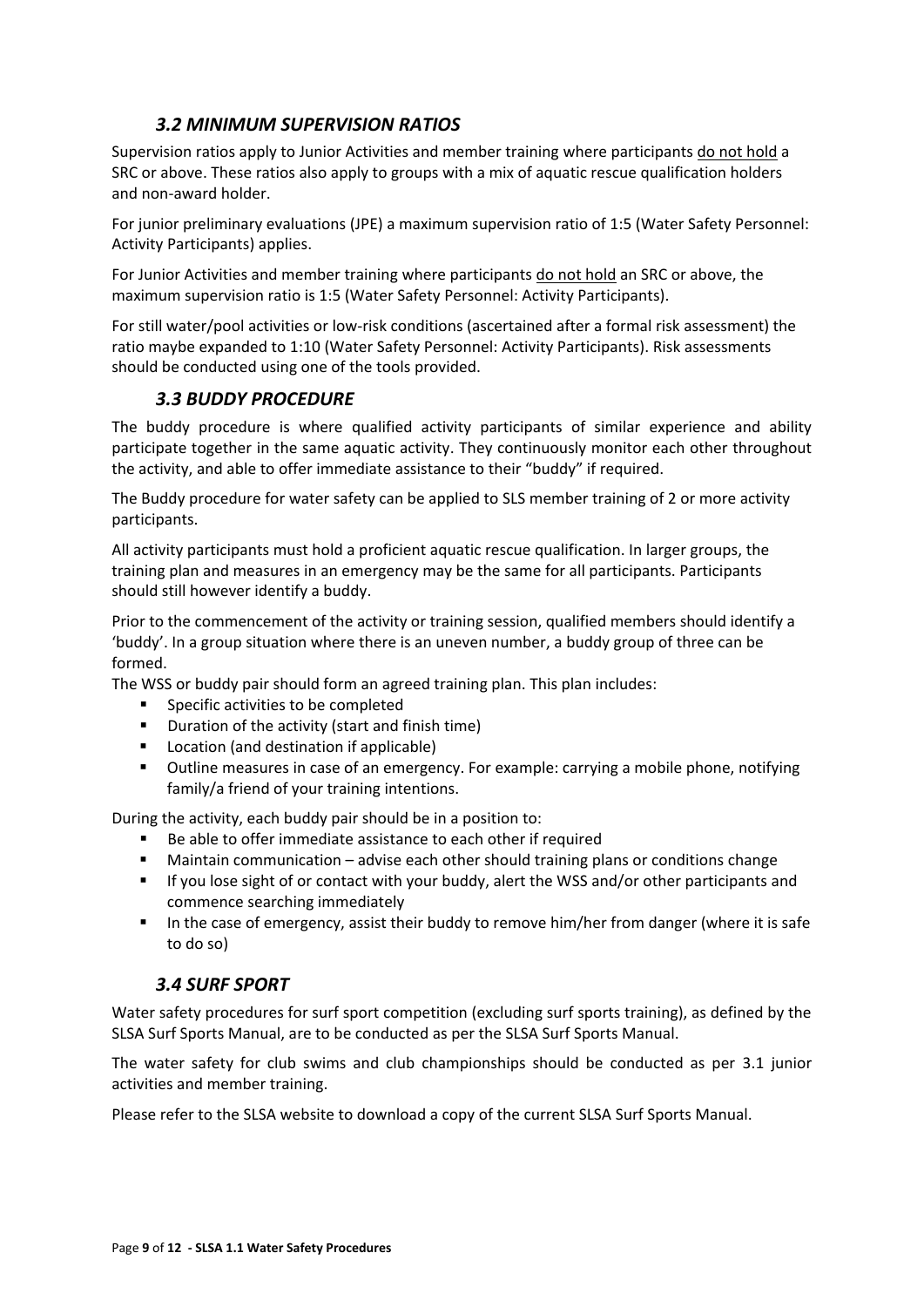## *3.5 STILL WATER/POOL ACTIVITIES*

<span id="page-9-0"></span>For those activities conducted in a public pool, the safety procedures as laid down by the local pool management must be adhered to. These safety procedures may be applied under the pool or SLS management.

Aquatic activities conducted in rivers and lakes are not considered a still water activity in which case the above water safety procedure (as described in section 2 and 3) should apply for the relevant activity.

#### *3.6 PERSONAL TRAINING*

<span id="page-9-1"></span>Where a group or individual undertakes 'personal training', all responsibility is taken on by the individual/s and/or their parents/guardians. Please be aware of the possible insurance and litigation issues resulting from an incident.

It is recommended that individuals undertake their own risk management process, including considering the increased risk of training alone, prior to any personal training being conducted.

#### *3.7 SANCTIONED/SPECIAL EVENTS*

<span id="page-9-2"></span>Any aquatic activity conducted by SLS outside the SLS framework of lifesaving, sport or junior activities must receive SLS State/Territory approval. These activities may include (but are not limited to) ocean swims and triathlon/aquathon events.

The specific water safety procedures for these activities are covered by the 'Guidelines for Safer Surf Clubs'.

Please refer to the SLS [Members Portal](https://portal.sls.com.au/wps/portal/member/!ut/p/b0/04_Sj9CPykssy0xPLMnMz0vMAfGjzOKNXEL9vL3dDQ3czVycDTxd3YwDPNxDjA2CzfQLsh0VAWuJgG4!/) to download a copy of the current *Guidelines for Safer Surf Clubs*.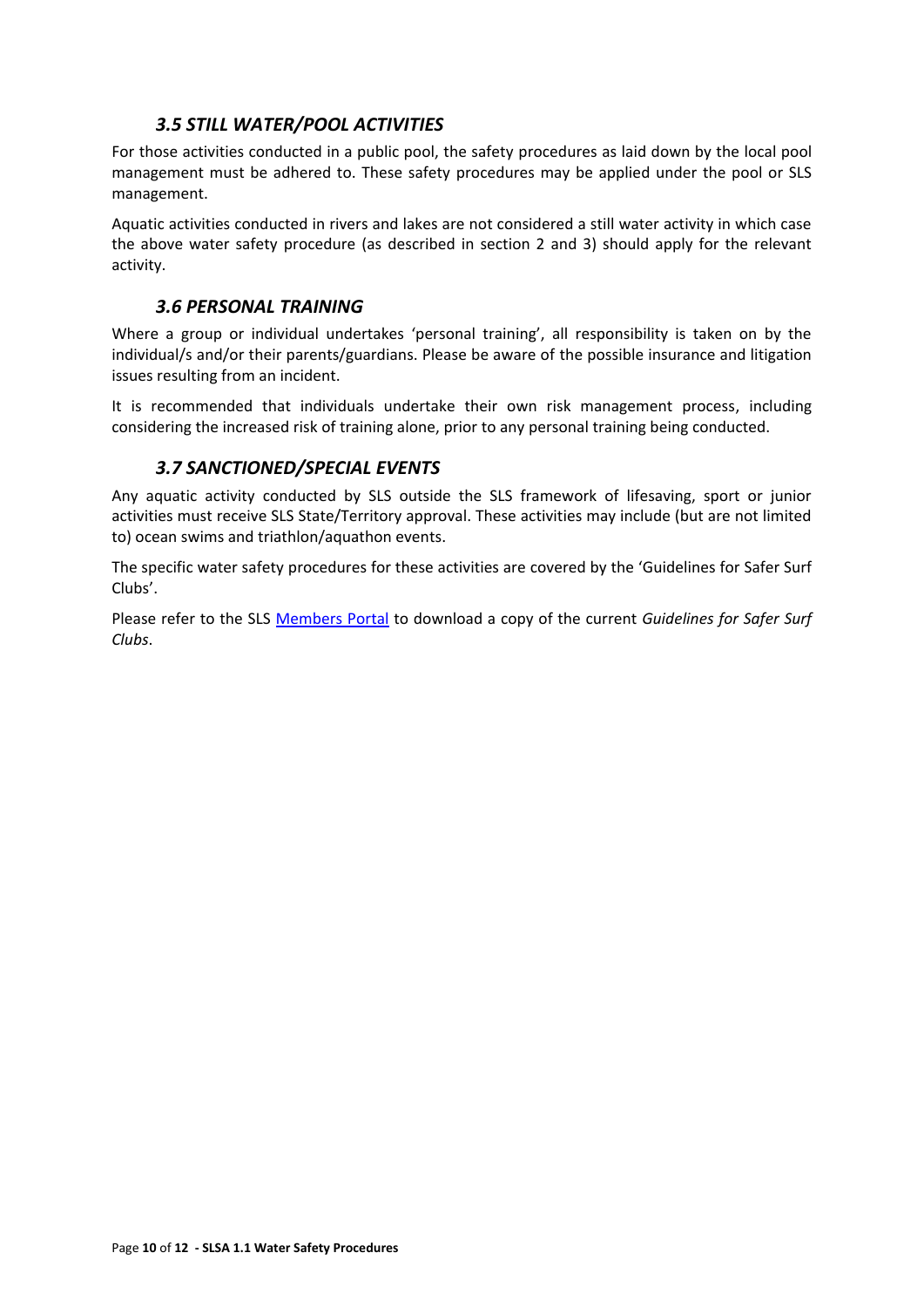# **APPENDIX 1**

# <span id="page-10-0"></span>**AQUATIC ACTIVITY RISK CHECK AND MANAGEMENT FORM**

| <b>ACTIVITY INFORMATION</b>    |         |
|--------------------------------|---------|
| Activity type/name:            |         |
| Venue/Beach:                   |         |
| Date:                          |         |
| Time:                          | AM / PM |
| <b>Number of participants:</b> |         |

#### **RISK ASSESSMENT**

As a minimum, the following factors must be assessed when determining water safety:

- **surf conditions**
- **•** Weather conditions
- **EXECUTE:** Skill level of participants
- **Number of participants**
- **C** Other location specific hazards

| <b>Potential Risk:</b>        | Other location specific hazards |                                  | <b>Comments:</b>                     |
|-------------------------------|---------------------------------|----------------------------------|--------------------------------------|
|                               |                                 | <b>Specific Details:</b>         |                                      |
| (Please tick if risk has been |                                 |                                  | (Include comments for all identified |
| identified)                   |                                 |                                  | risks)                               |
| Dangerous surf                |                                 | Wave height $\square$            |                                      |
|                               | $\checkmark$ / $\checkmark$     | Wave type $\square$              |                                      |
|                               |                                 | Water depth $\square$            |                                      |
|                               |                                 | Tide and current $\square$       |                                      |
| Bad weather                   |                                 | Wind $\Box$                      |                                      |
|                               | $\checkmark$ / $\checkmark$     | Temperature $\square$            |                                      |
|                               |                                 | Storms $\Box$                    |                                      |
| Skill level                   |                                 | No level of skill $\Box$         |                                      |
|                               | $\checkmark$ / $\checkmark$     | Limited level of skill $\square$ |                                      |
|                               |                                 | Mixed level of skill $\Box$      |                                      |
| Many                          |                                 | $40-59$ $\Box$                   |                                      |
| participants                  | $\checkmark$ / $\checkmark$     | $60-99$ $\Box$                   |                                      |
|                               |                                 | $100+$                           |                                      |
| Other hazards                 |                                 | Stingers $\square$               |                                      |
|                               | $\checkmark$ / $\checkmark$     | Sharks/crocodiles $\square$      |                                      |
|                               |                                 | Exposed rocks $\square$          |                                      |
|                               |                                 | Jetty/wharf $\square$            |                                      |
|                               |                                 | Debris/pollution $\square$       |                                      |